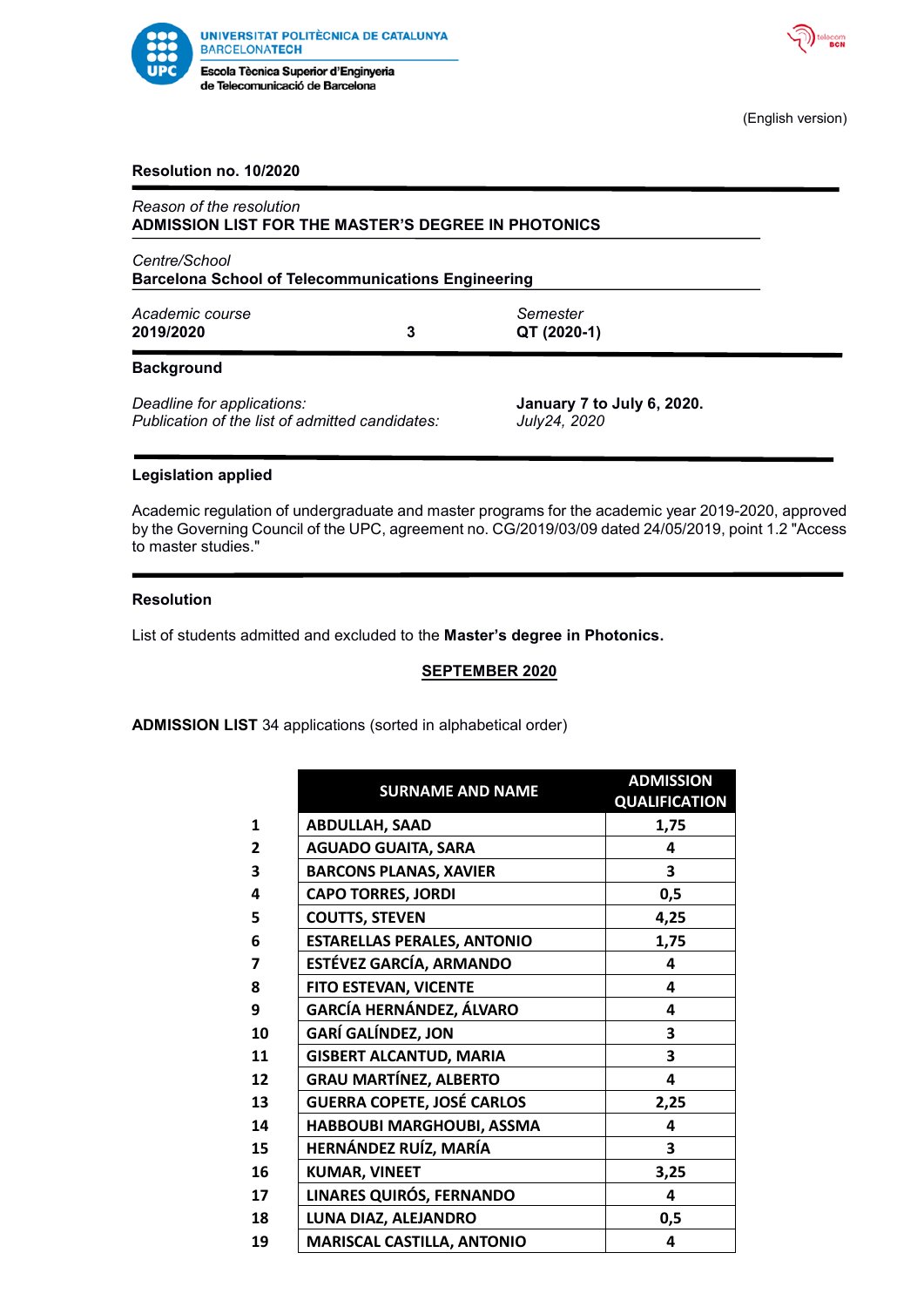

Escola Tècnica Superior d'Enginyeria de Telecomunicació de Barcelona

|    | <b>SURNAME AND NAME</b>        | <b>ADMISSION</b><br><b>QUALIFICATION</b> |
|----|--------------------------------|------------------------------------------|
| 20 | <b>MESTRE TORRENTS, CARLES</b> | 3                                        |
| 21 | <b>MONTERO HERRERA, ALAN</b>   | 2,25                                     |
| 22 | <b>MUTHU, HARIKUMAR</b>        | 2,25                                     |
| 23 | NAVARRO GÜELL, ALEJANDRO       | 3                                        |
| 24 | <b>ORTA TERRE, MARINA</b>      | 4                                        |
| 25 | PACHYGIANNI, AIKATERINI SOFIA  | 2,5                                      |
| 26 | PEREZ PONCELAS, MIRIAM         | 3                                        |
| 27 | <b>PONS LANAU, ROGER</b>       | 3,25                                     |
| 28 | <b>RAY, ESSANCE</b>            | 2,5                                      |
| 29 | RIBERA MANZANO, PABLO          | 5                                        |
| 30 | <b>ROMERO GONZALEZ, JESUS</b>  | 3                                        |
| 31 | <b>TORRAS ESTRUCH, JOAN</b>    | 3                                        |
| 32 | <b>URRUTIA PÉREZ, JUAN</b>     | 3                                        |
| 33 | ZAMORA ROVIRA, XAVIER          | 2,25                                     |
| 34 | ZHUKOVA, OLENA                 | 4                                        |

**EXCLUSION LIST 1 application** 

|           | <b>ID NUMBER REASONS FOR EXCLUSION</b>         |  |  |
|-----------|------------------------------------------------|--|--|
| 51814141V | No document uploaded to the $ $<br>application |  |  |

### **Hearing period**

Starting from the day after the date of this resolution, you can present allegations to the competent body, which will be resolved within 10 days. After this period the resolution will be definitive, and appeal will be possible.

This is notified, adding that this resolution does not exclude the administrative procedures, and is subject to lodging of an appeal, according to the provisions of Articles 114 and 115 of Law 4/1999 of 13 January, amending the Law 30/1992 of 26 November on the legal regime of Public Administrations and the common administrative procedures: Appeal to the Rector of the Universitat Politécnica de Catalunya (UPC) within one month from the day after the reception of this notification. All this without excluding any other appeal you might consider under the provisions of art. 58.2 of Law 30/1992 of 26 November.

**Signature of the competent authority for the resolution and notification** Director of the **Master's Degree in Photonics.**



Crina Cojocaru Barcelona July 24, 2020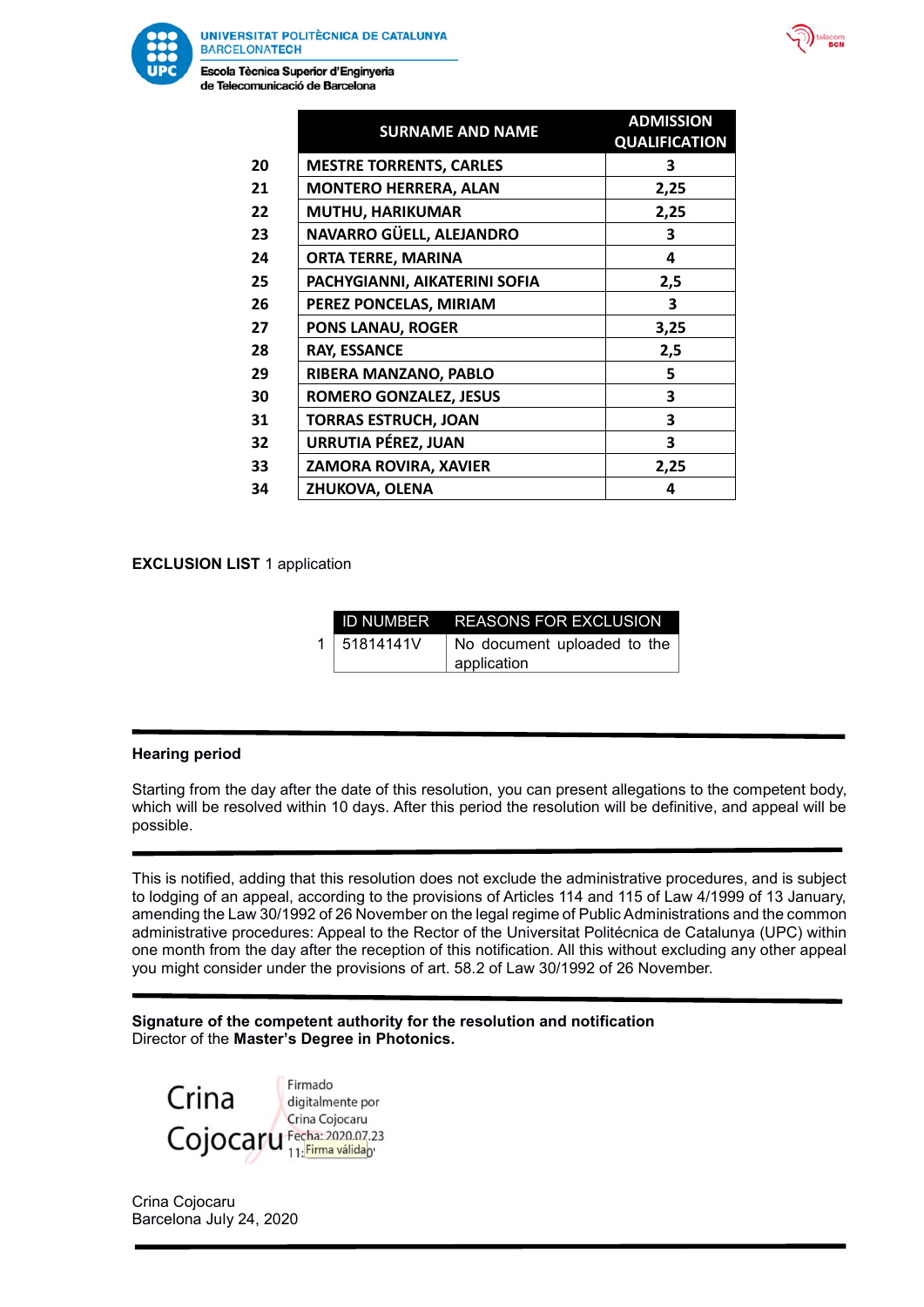



(versió catalana)

## **Resolució núm. 10/2020**

### *Motiu de la resolució* **LLISTAT D'ADMESOS al** M**àster universitari en Fotònica**

*Centre*

ESCOLA TÈCNICA SUPERIOR DE TELECOMUNICACIONS DE BARCELONA (ETSETB)

*Curs acadèmic Quadrimestre*

QP (2020-1)

### **Antecedents**

*Termini de presentació de sol·licituds:* 7/01/2020-6/07/2020 *Publicació del llistat d'admesos:* 24/7/2020

### **Fonaments de dret**

Normativa acadèmica dels estudis de grau i màster any acadèmic 2019-2020, aprovada pel Consell de Govern de la UPC, acord núm. CG/2019/03/09 de data 24/05/2019, punt 1.2 "Accés als estudis de màster".

### **Resolució**

Llistat d'estudiants admesos i estudiants exclosos per accedir als estudis de M**àster universitari en Fotònica**

### **SETEMBRE 2020**

**LLISTAT D'ADMESOS** 34 candidatures (ordenats per ordre alfabètic)

|                | <b>COGNOM, NOM</b>                 | <u>QUALIFICACIÓ</u><br><b>D'ADMISSIÓ</b> |
|----------------|------------------------------------|------------------------------------------|
| $\mathbf{1}$   | <b>ABDULLAH, SAAD</b>              | 1,75                                     |
| $\overline{2}$ | <b>AGUADO GUAITA, SARA</b>         | 4                                        |
| 3              | <b>BARCONS PLANAS, XAVIER</b>      | 3                                        |
| 4              | <b>CAPO TORRES, JORDI</b>          | 0,5                                      |
| 5              | <b>COUTTS, STEVEN</b>              | 4,25                                     |
| 6              | <b>ESTARELLAS PERALES, ANTONIO</b> | 1,75                                     |
| $\overline{7}$ | <b>ESTÉVEZ GARCÍA, ARMANDO</b>     | 4                                        |
| 8              | FITO ESTEVAN, VICENTE              | 4                                        |
| 9              | <b>GARCÍA HERNÁNDEZ, ÁLVARO</b>    | 4                                        |
| 10             | <b>GARÍ GALÍNDEZ, JON</b>          | 3                                        |
| 11             | <b>GISBERT ALCANTUD, MARIA</b>     | 3                                        |
| 12             | <b>GRAU MARTÍNEZ, ALBERTO</b>      | 4                                        |
| 13             | <b>GUERRA COPETE, JOSÉ CARLOS</b>  | 2,25                                     |
| 14             | HABBOUBI MARGHOUBI, ASSMA          | 4                                        |
| 15             | HERNÁNDEZ RUÍZ, MARÍA              | 3                                        |
| 16             | <b>KUMAR, VINEET</b>               | 3,25                                     |
| 17             | LINARES QUIRÓS, FERNANDO           | 4                                        |
| 18             | LUNA DIAZ, ALEJANDRO               | 0,5                                      |
| 19             | <b>MARISCAL CASTILLA, ANTONIO</b>  | 4                                        |
| 20             | <b>MESTRE TORRENTS, CARLES</b>     | 3                                        |
| 21             | <b>MONTERO HERRERA, ALAN</b>       | 2,25                                     |